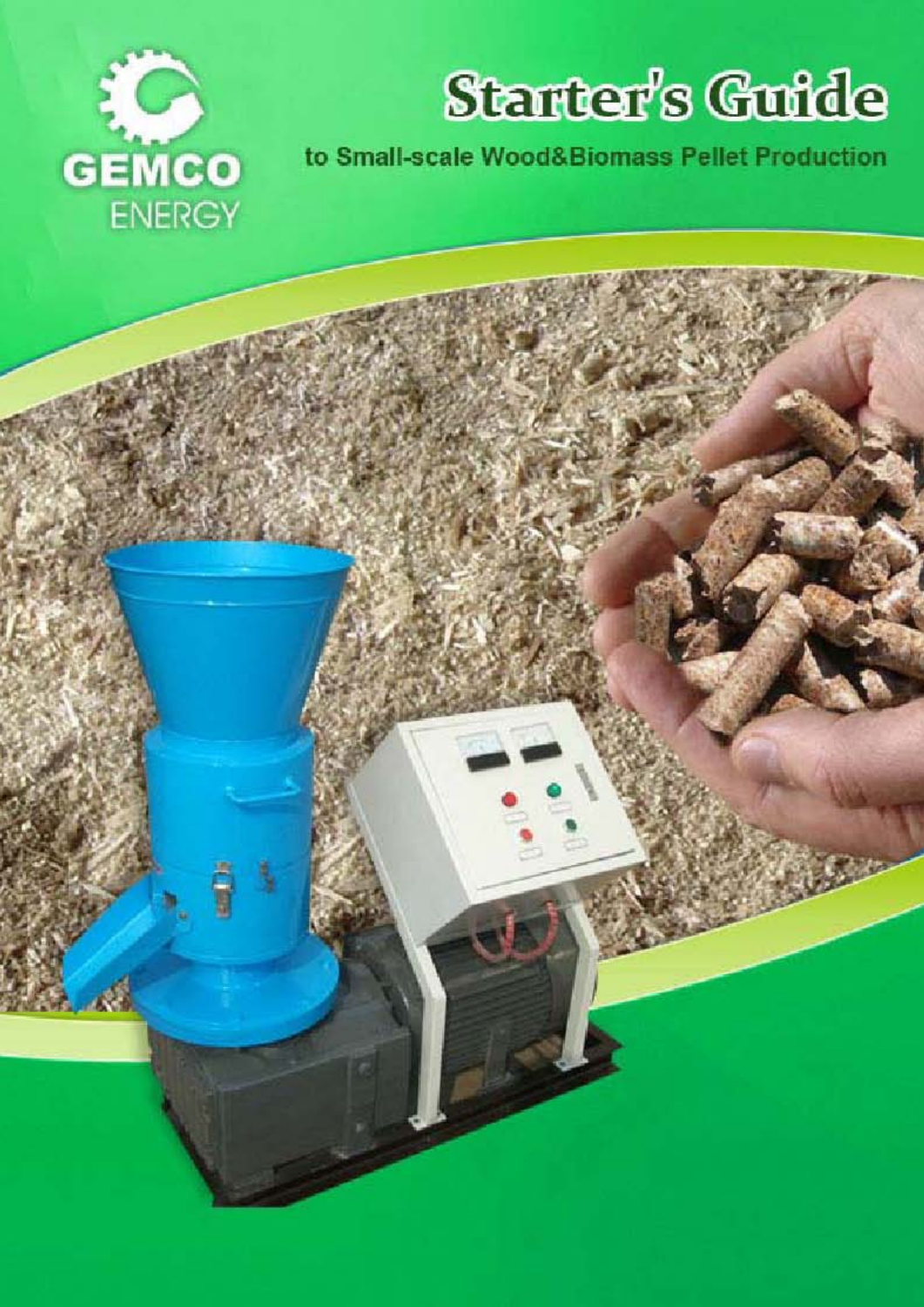

## **PREFACE**

As wood pellets has became an affordable and optimal choice as a substitute of fossil fuels. An increasing market demand and correspondent knowledge information requirement are seen in recent year, this guide is just your right resource providing everything you should know about pellets and how to make pellet.

## *! Please Note:*

*this guide is just for pellet making starters, it tells everything you need to know basically. For investors and people who want to build a pellet factory in an industrial scale, you have to read [the complete guide to large scale biomass](http://www.biofuelmachines.com/how-to-build-your-own-wood-pellet-plant.html)  [pellets production](http://www.biofuelmachines.com/how-to-build-your-own-wood-pellet-plant.html) for a deep understanding of total process and all equipments requirement in detail.*

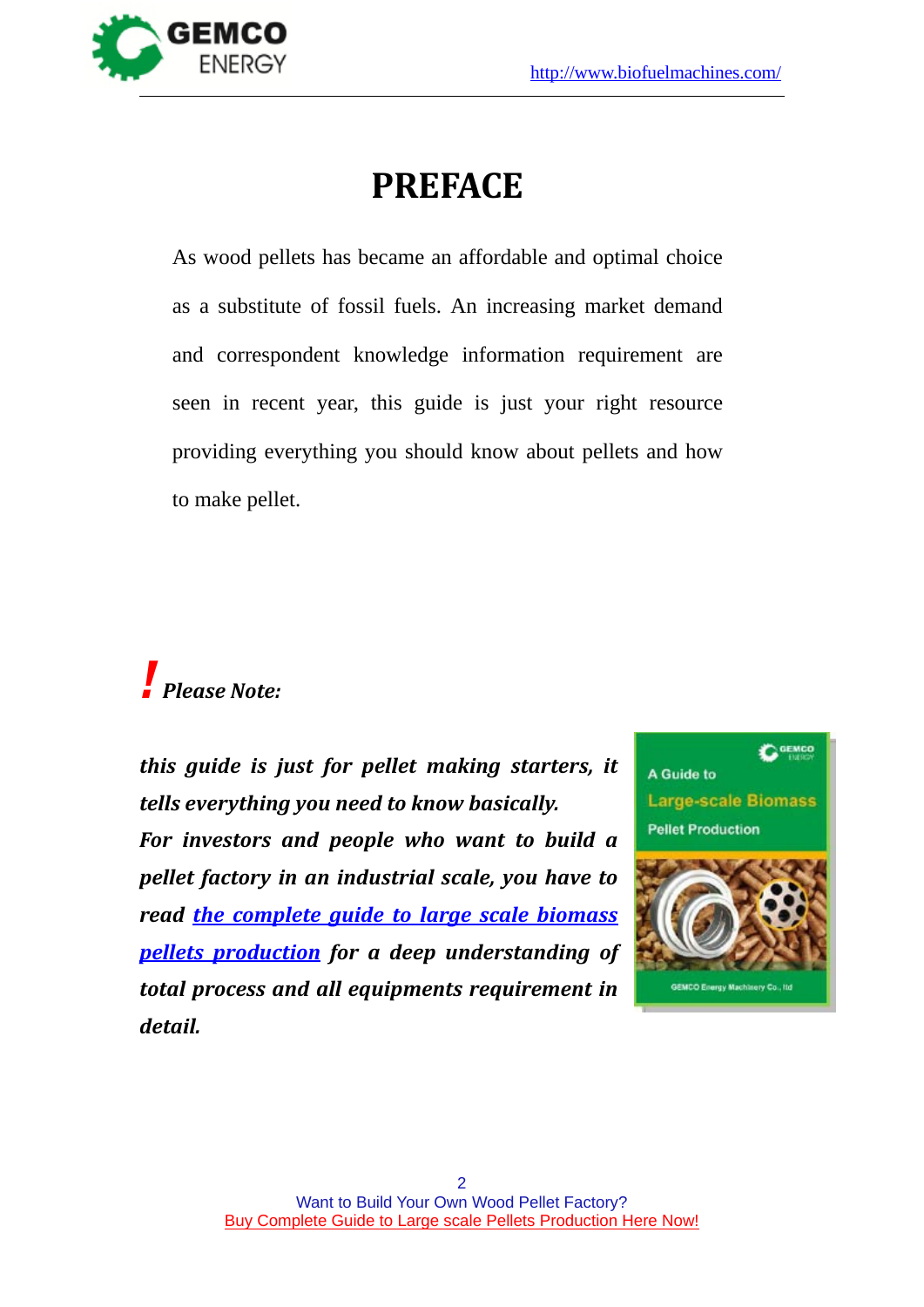

## **CONTENT**

| 1.2                                                                   |
|-----------------------------------------------------------------------|
|                                                                       |
|                                                                       |
|                                                                       |
|                                                                       |
|                                                                       |
|                                                                       |
|                                                                       |
|                                                                       |
|                                                                       |
| 3.1 Introduction of the Standard Procedure of Pelletizing Process  15 |
|                                                                       |
|                                                                       |
|                                                                       |
|                                                                       |
|                                                                       |
|                                                                       |
|                                                                       |
|                                                                       |
|                                                                       |
|                                                                       |
|                                                                       |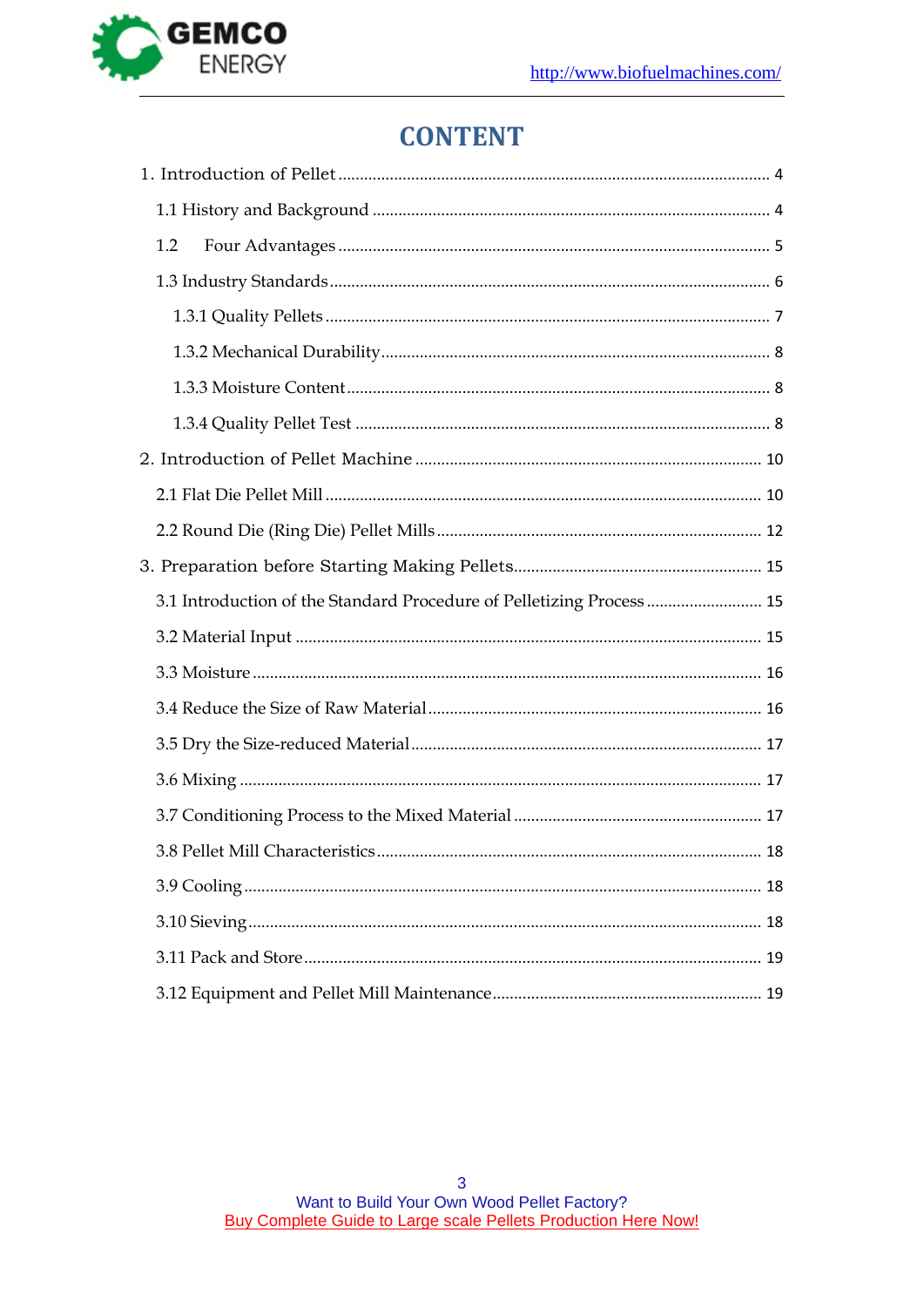

### <span id="page-3-0"></span>**1. Introduction of Pellet**

### <span id="page-3-1"></span>**1.1 History and Background**

Pellets have been produced for over a century, by using heat and pressure small cylindrical pellets can be produced from a variety of materials for different purposes. In the 1970's some companies who used pellet mills to produce animal feed, started to look into producing



wood pellets as a fuel source. However because of the cheap fossil fuels that were available, the wood pellet market struggled to grow. In the 21st century wood pellets and fuel pellets in general are seeing rapid growth, even resulting in supply problems.

Due to high oil and gas prices, and concerns over climate change, fuel pellets are a clean, cheap heating fuel than can help to reduce global warming. Over the last decade there have been two major factors, which have been driving the growth of the pellet fuel market. The first is consistent rise in the cost of fossil fuels and price instability, and the second is the increased attention of the effects of using fossil fuels such as oil and gas on the environment. Other factors, which support the case for pellets is they are a fuel that can be produced locally, from local wood and biomass materials. Pellet production and distribution can produce an affordable fuel, creating local jobs while keeping the fuels carbon footprint to a minimum. The advantages of pellets over burning logs or briquettes are as follows.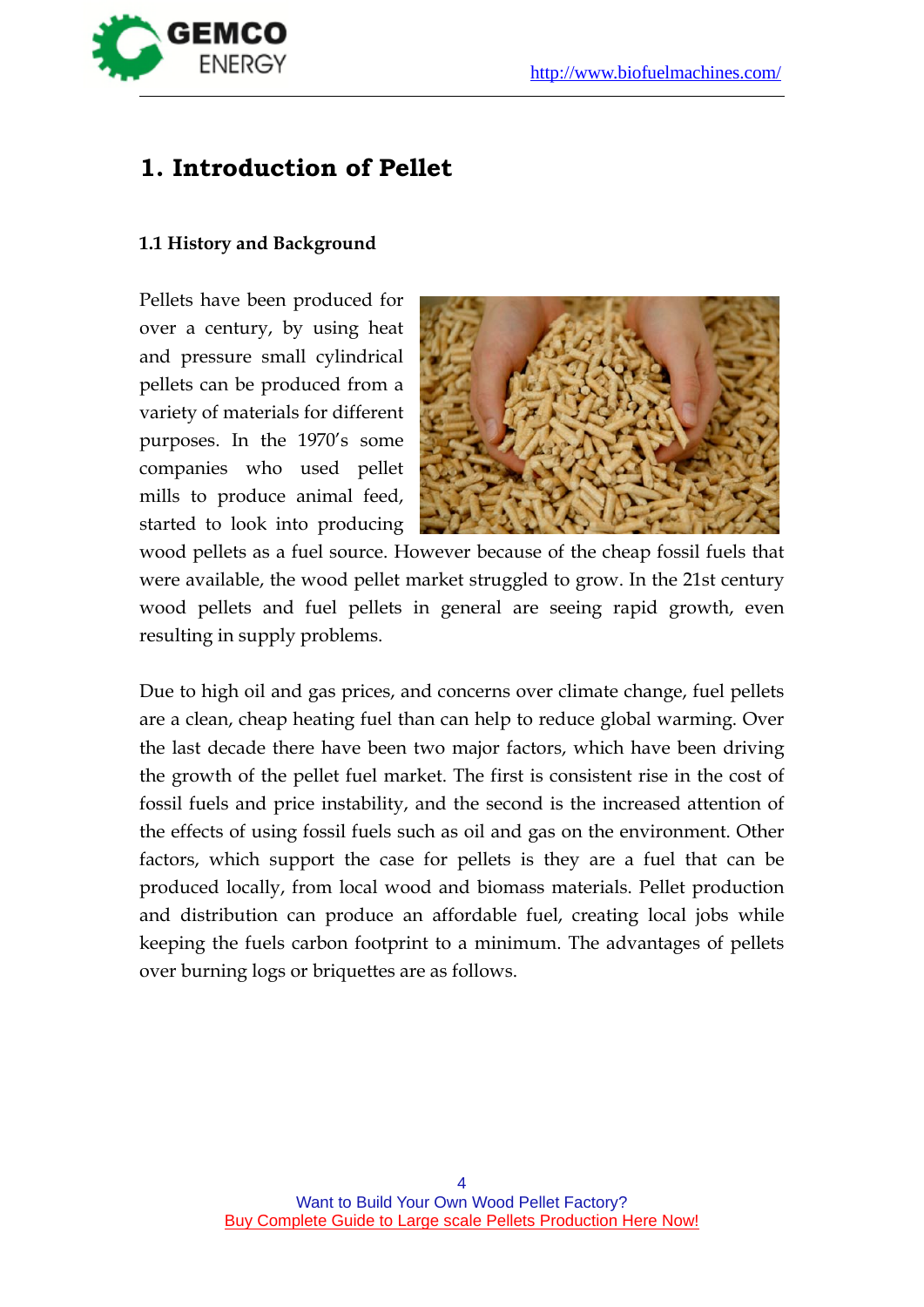

### <span id="page-4-0"></span>**1.2 Four Advantages**

### A. <u>Price</u>

Wood and biomass pellet fuel, as an alternative for fossil fuels, has fierce competitive and stable price than kerosene and natural gas in many countries. And supplied by green tax policy, wood pellet fuel is encouraged to use as a countermeasure against global warming, energy security and rise of oil price, and it has proved to have a good effect.

B. Wide Material

As to wood and biomass pellet fuel, the raw material source is various, such as wood waste (residual sawdust, wood shavings, wood peelings, etc.), yard debris (grass, leaves, tree sticks, forsythia, wisteria, bushes, etc.), farm waste (corn cobs, corn stalks, straw from plants, etc.) and other residues biomass waste. We can recycle energy from the above materials. As a traditional heating fuel, fossil fuels are more expensive and easy to cause environmental pollution, trees (fire logs) grow slowly and the moisture is hard to control, both above mentioned are not good for stoves & boilers, besides the source is so limited.

C. Environment Friendly

Carbon-neutral is the green image and advantage of wood and biomass pellet fuel. Burn pellet fuel only liberates CO2 which is stored during the lifetime of plant, is harmless to the environment. But burning fossil fuels will liberate extra CO2 into atmosphere which stored million years ago, accelerates the global warming.

D. Convenience

Pellets are produced with uniform moisture content, shape, size, and density, which match the needs from the automated combustion systems of the stove and boilers, and also take less space in storage than other biomass fuels because they have a higher energy concentration.

Based on the information above, the primary features of pellets present as follows:

- $\Diamond$  Density of at least 40lbs/cubic foot
- $\Diamond$  Flows like a liquid, ideal for automatic systems
- $\Diamond$  Can be used in Stoves and Boilers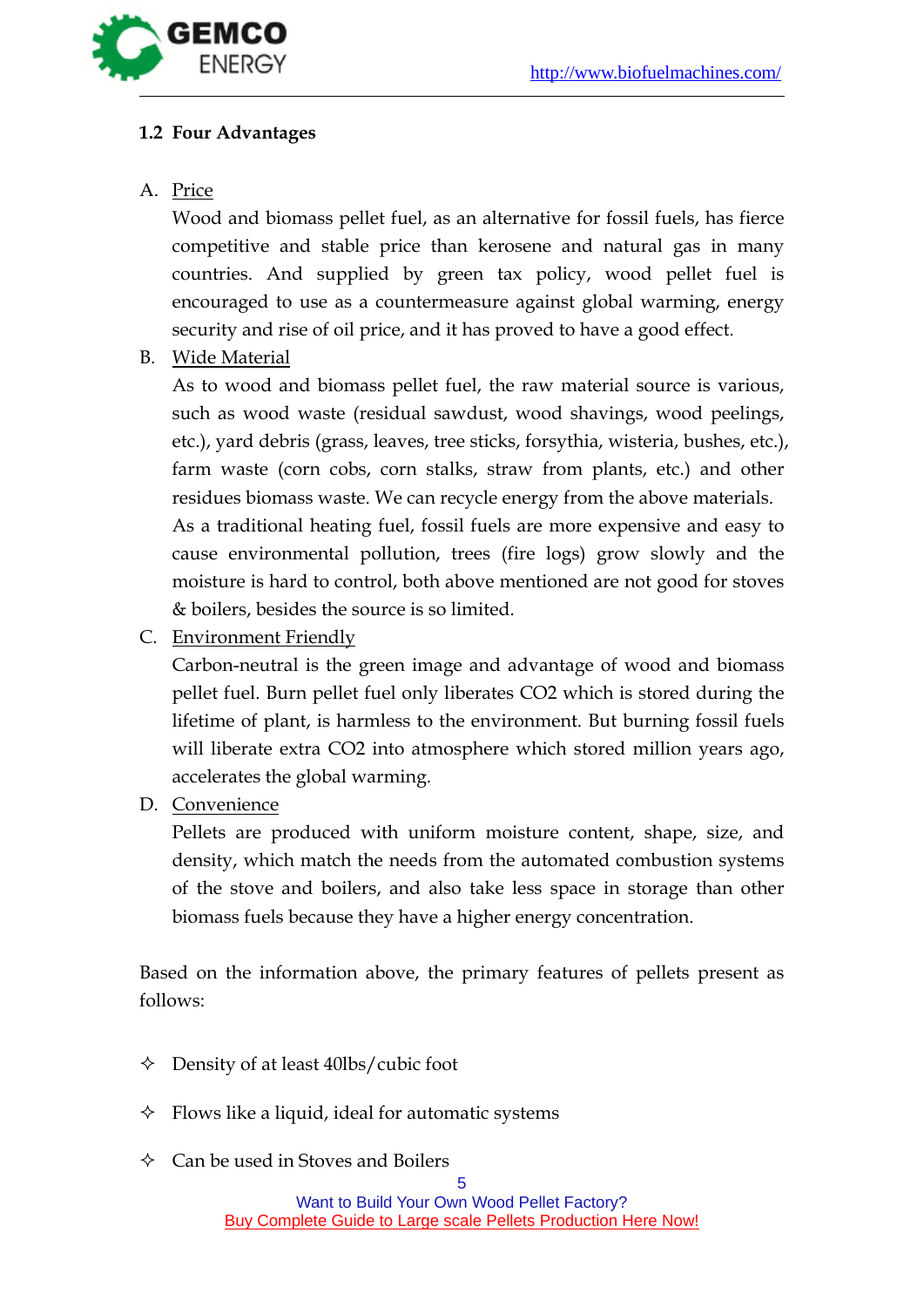

- $\Diamond$  Can be used in small and large scale applications
- $\triangle$  Easy to handle, store and transport
- $\Diamond$  Improved combustion characteristics over raw material

### <span id="page-5-0"></span>**1.3 Industry Standards**

The fuel pellet market now has several industry standards in the US and Europe, that pellet producers need to comply with. This does depend on the size of production, and where and if the pellets are sold on the open market. Before purchasing equipment it is recommend researching any industry standards that may apply.

Below lines show terms of interpretation in pellet manufacturing industrial from *Pellet Fuels Institute Standard Specification for Residential/Commercial Densified Fuel October 25, 2010.*

- *bulk density* the fuel mass per cubic foot of the fuel sample
- *diameter* the average diameter of the fuel pellets in the fuel sample.
- *Pellet Durability Index (PDI)*  a standardized parameter for specifying the ability of the fuel pellets to resist degradation caused by shipping and handling.
- *fines* the percentage of fuel material in the fuel sample passing through a 1/8 inch screen.
- *inorganic ash*  the percent inorganic material in the fuel sample.
- $\checkmark$  length the weight percent of pellets exceeding 1.5 inches in length in the fuel sample.
- *Moisture* the moisture content of the as-received fuel sample.
- $\checkmark$  *heating value* The higher heating value of the fuel sample.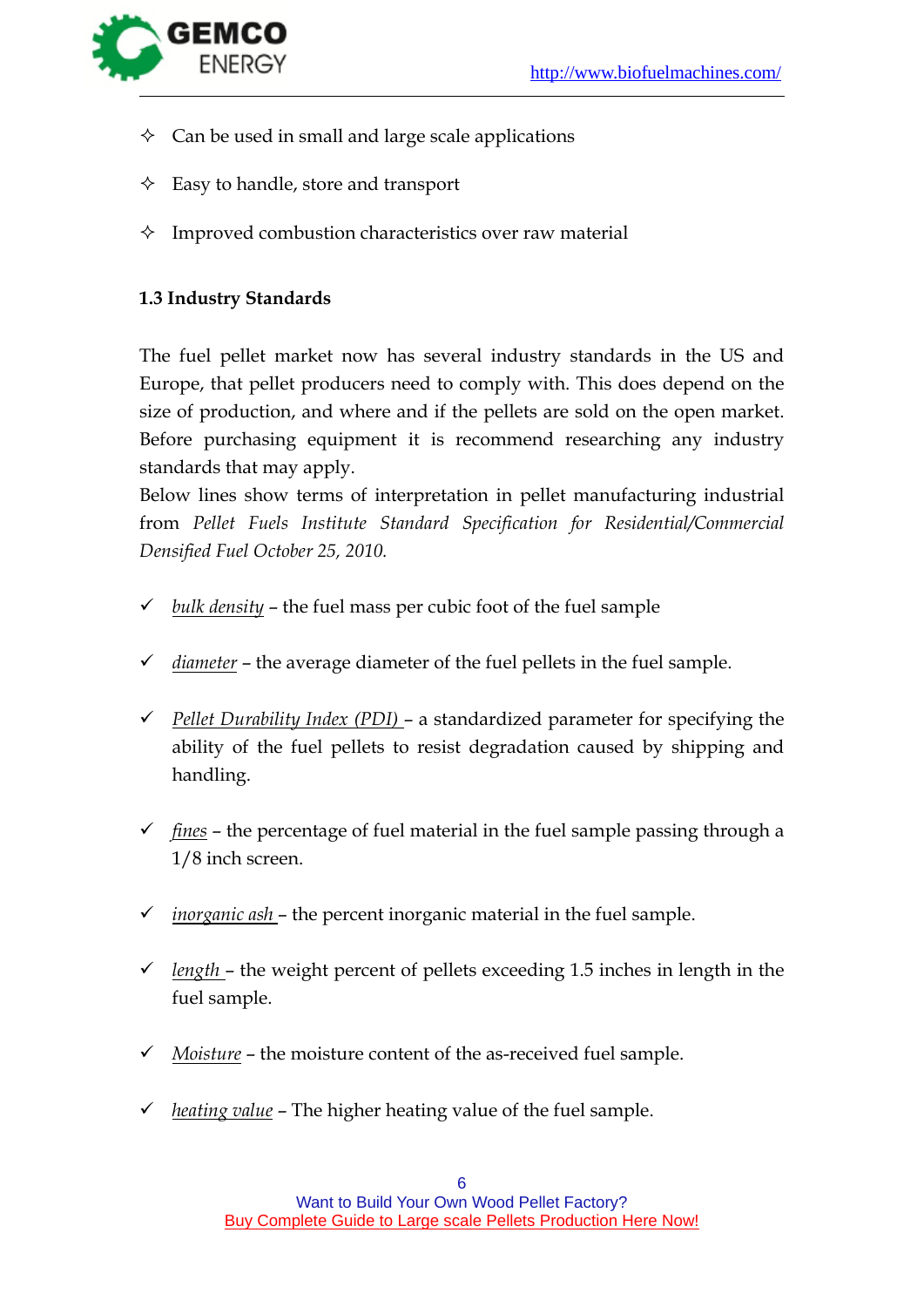

| Residential/Commercial Densified Fuel Standards See Notes 1&2 <sup>p</sup> |                                |                          |                                     |  |  |  |  |  |
|----------------------------------------------------------------------------|--------------------------------|--------------------------|-------------------------------------|--|--|--|--|--|
| Fuel Property+                                                             | <b>PFI</b> Premium $\triangle$ | Pfi Standarde            | <b>PFI</b> Utilitye                 |  |  |  |  |  |
| Normative Information-Mandatory <sup>e</sup>                               | Ļ٥                             | تىا                      | تىا                                 |  |  |  |  |  |
| Bulk Density, 1b./cubic foote                                              | $40.0 - 46.0 -$                | $38.0 - 46.0$            | $38.0 - 46.0 +$                     |  |  |  |  |  |
| Diameter, inchese                                                          | $0.230 - 0.285 +$              | $0.230 - 0.285 +$        | $0.230 - 0.285 +$                   |  |  |  |  |  |
| Diameter, $mm \rightarrow$                                                 | $5.84 - 7.25 +$                | $5.84 - 7.25 +$          | $5.84 - 7.25 +$                     |  |  |  |  |  |
| Pellet Durability Index+                                                   | $\geq 96.5$ <sup>e</sup>       | $\geq 95.0$ <sup>e</sup> | $\geq$ 95.0 $\degree$               |  |  |  |  |  |
| Fines,%(at the mill gate) $\theta$                                         | $≤0.50$ <sup>o</sup>           | $≤1.0$ e                 | $≤1.0$ <sup>e</sup>                 |  |  |  |  |  |
| Inorganic Ash,%+                                                           | $\leq 1.0$ e                   | $\approx 2.0$ e          | $\leq 6.0$ <sup>e</sup>             |  |  |  |  |  |
| Length,%greater than 1.50 inchese                                          | $≤1.0$ ⊬                       | $≤1.0$ e                 | $≤1.0$ <sup><math>\div</math></sup> |  |  |  |  |  |
| Moisture,%+                                                                | $≤8.0$ ⊬                       | $≤10.0$ <sup>e</sup>     | $≤10.0$ <sup>e</sup>                |  |  |  |  |  |
| Chloride, ppm-                                                             | $≤300-$                        | $≤300$ <sup>e</sup>      | $≤300-$                             |  |  |  |  |  |
| Informative Only-Not Mandatory <sup>®</sup>                                | Ŀ۶                             | تها                      | Ŀ۶                                  |  |  |  |  |  |
| Ash Fusion®                                                                | $NA \cdot$                     | $NA \cdot$               | $NA^{\rho}$                         |  |  |  |  |  |
| Heating Value®                                                             | $NA \cdot$                     | $NA \cdot$               | $NA \cdot$                          |  |  |  |  |  |

### **PFI Fuel Grade Requirements**

### Table 1 Notes:

**a.** the following applies to all limits in this table: For purposes of determining the fuel grade, all properties must fall at or within the specified limits listed for a particular grade. Observed or calculated values obtained from analysis shall be rounded to the nearest unit in the last right- hand place of the figures used in expressing the limit in accordance with ASTM E 29 Standard Practice for Using Significant Digits in Test Data to Determine Conformance with Specifications.

**b.** It is the intent of these fuel grade requirements that failure to meet any fuel property requirement of a given grade does not automatically place a fuel in the next lower grade unless it meets all requirements of the lower grade.

### <span id="page-6-0"></span>**1.3.1 Quality Pellets**

When we describe a 'quality pellet', this is a term that describes a pellet made from any biomass material, not just wood. The reason I'm stating this is because in the premium wood pellet market a 'quality pellet' refers to a pellet with very low ash, for example 0.3%. This book describes all types of biomass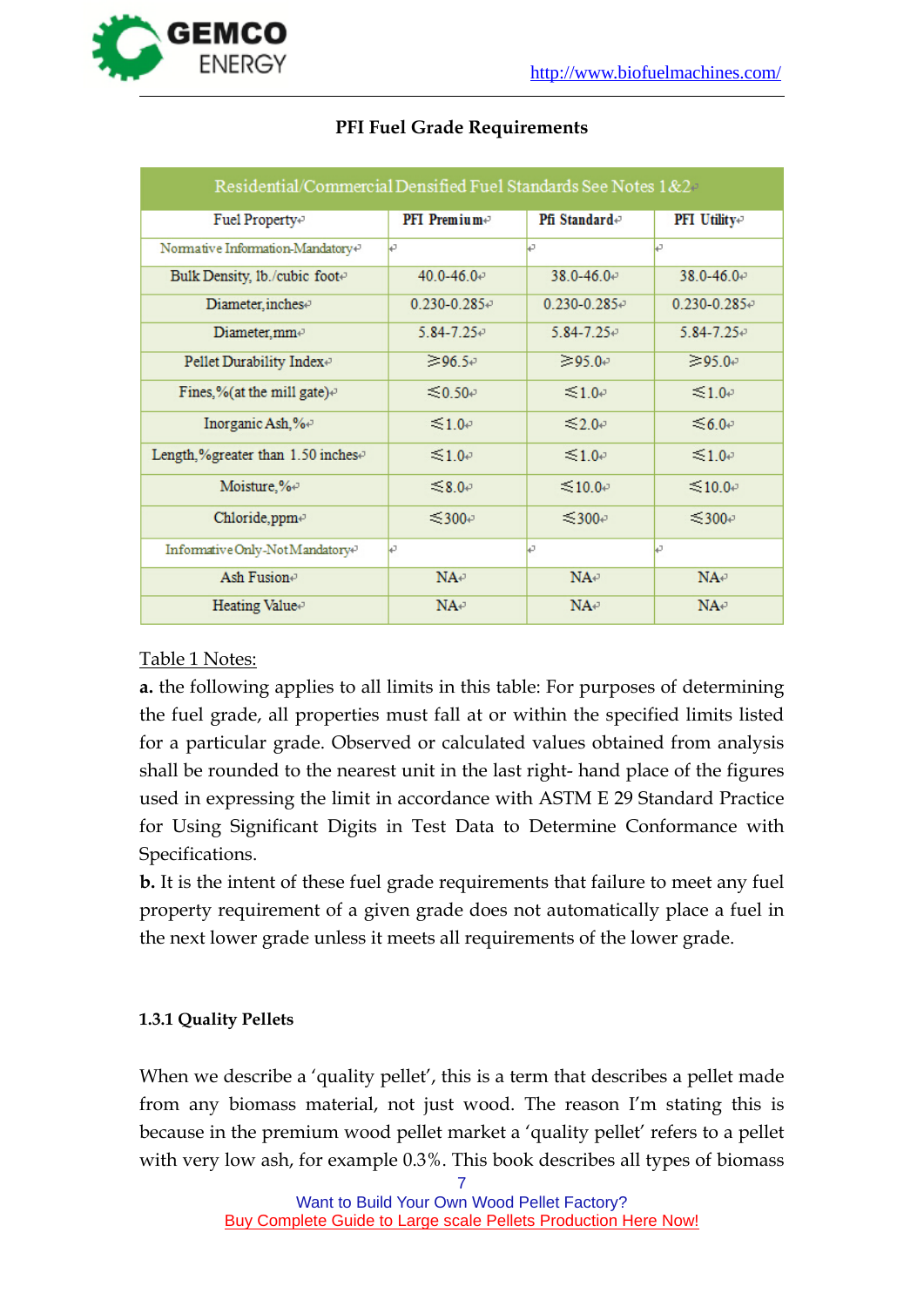

pellet production; some of the pellets produced will have higher ash content. We define a quality pellet through mechanical durability and moisture content.

### <span id="page-7-0"></span>**1.3.2 Mechanical Durability**

Mechanical durability simply refers to how dense the pellet is, and how well it is formed.

Pellets that are denser are of course stronger, the advantage is the pellets withstand transportation better, and work more efficiently in the pellet burner.

When a quality pellet has exited the pellet mill, it should have a smooth surface, with little or no cracks. If the pellet is cracking and expanding it is because there is too much moisture within the pellet, or poor compression within the pellet mill. Once a quality pellet has cooled, it should be like a coloring crayon. The surface of the pellet should be smooth, and have a surface shine.

Wood pellets tend to shine more than others; the most important thing is the pellets smooth compact state. Try tapping the pellet against a hard surface, to see if the pellet stays intact, or if they crumble or easily crush and separate. The length of the pellet is not really that important. However if pellets are too long (above 1 inch) they can cause damage to the auger in the pellet burner.

### <span id="page-7-1"></span>**1.3.3 Moisture Content**

The less moisture within a pellet, the more energy the pellet burner can use. However a certain percentage of moisture is required in the pelleting process, so the target is to keep moisture as low as possible while still creating quality pellets. Targets should be for moisture content in the finished pellets below 10%. Pellets with more than 10% will burn, but at the cost of efficiency.

### <span id="page-7-2"></span>**1.3.4 Quality Pellet Test**

As stated quality pellets should have moisture content below 10% and be mechanically strong with a good density. The simplest way to test pellet quality is to place a pellet in a glass of water, if the pellet sinks to the bottom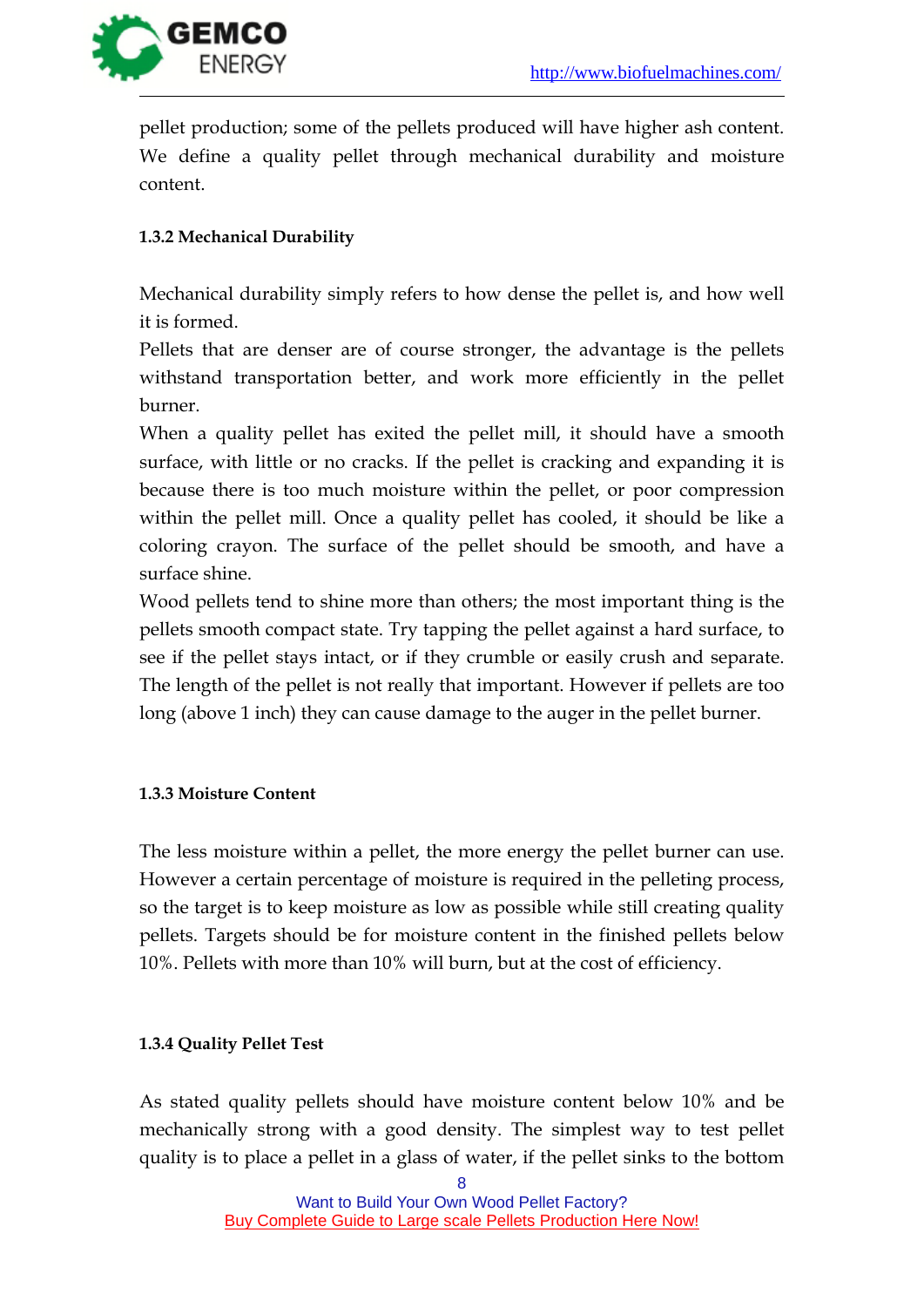

the pellet has a high density, and was formed under sufficient pressure. However if the pellet floats it will be a poorer quality pellet with a lower density, lower mechanical durability and more likely to crumble and produce fines.

The second test is to take a vessel, which can hold at least 1 liter of water and weight it. Fill the container to the top with pellets and weigh again, now fill the container with water and weigh. Deduct the weight of the container from both measurements, and then divide the weight of the pellets by the weight water. For quality pellets the results should be between

0.6 and 07.kg/litre, the figure may also be referred to as the pellets specific gravity. Specific gravity is a crucial indicator that the pellets were produced under the correct pressure. Poor quality pellets, for example with a specific gravity under 0.6 will break/crumble easily, and produces excessive fines.

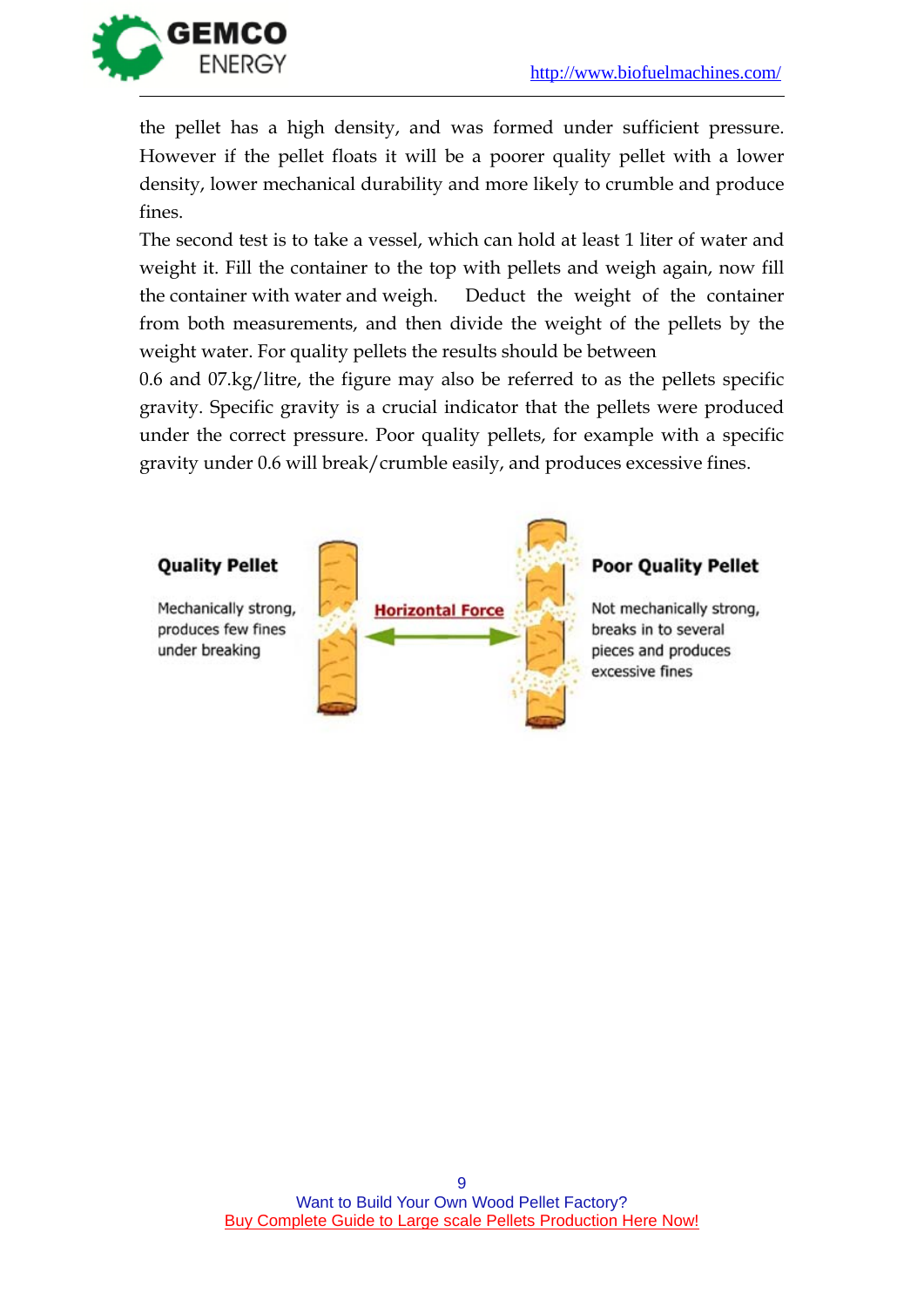

### <span id="page-9-0"></span>**2. Introduction of Pellet Machine**

There are two types of pellet mills, one is a flat die pellet mill and the other is a round die pellet mill. The flat die pellet mill came first and the round die was invented later. Generally flat die pellet mills are used for small to medium scale pellet production and round die pellet mills are used for medium to large-scale pellet production.

### <span id="page-9-1"></span>**2.1 Flat Die Pellet Mill**

The Flat die pellet mill works on the principle of material falling from above on to the rollers, which are rotating over the pellet mill die.



The material is then compressed between the roller and die surface through the die holes. Once the pellets emerge from the die a knife cuts the pellets off at a set length. Worm and wheel drive is used for some flat die pellet mills; others are driven via bevel gears.

In some flat die pellet mills the die is stationary and the rollers are driven. In

10 Want to Build Your Own Wood Pellet Factory? **[Buy Complete Guide to Large scale Pellets Production Here Now!](http://www.biofuelmachines.com/how-to-build-your-own-wood-pellet-plant.html)**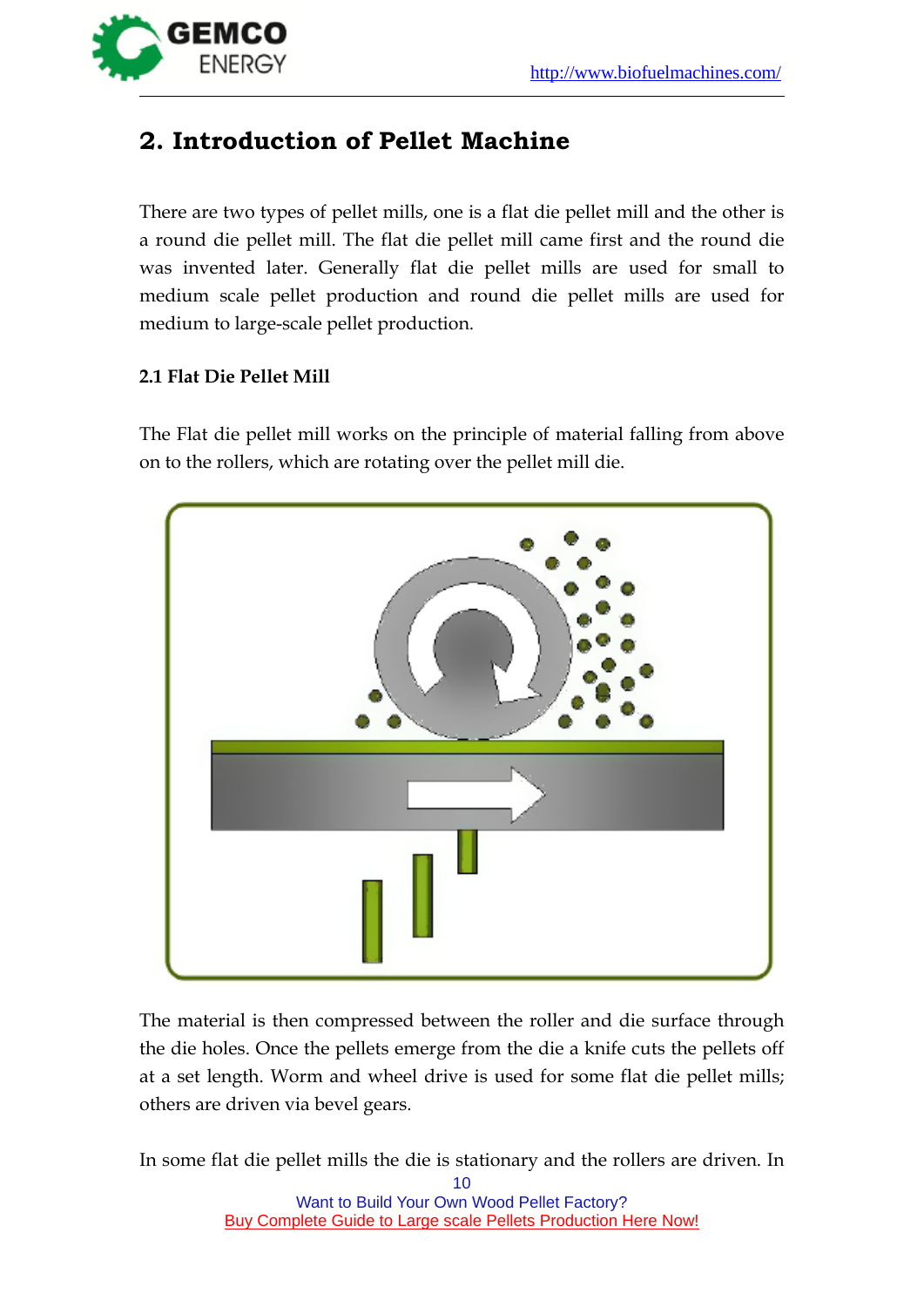

other flat die pellet mills the die is driven and the rollers rotate as material passes between the roller and the die.



### **Advantages of Flat Die Pellet Mills:**

Flat die pellet mills are generally easier to clean than round die pellet mills. Quick access to the pellet mill chamber means faster die and roller changes, which means more time in production. The compact design of the flat die pellet mill means small, lightweight models are available, making them more suitable for small-scale production. Another key advantage of the flat die pellet mill is visibility. If a material is producing poor quality pellets or no pellets at all, viewing the material during the pellet process can give the best information on the reason why and how to correct it. With many flat die pellet mills it is possible to see into the pellet mill chamber during the pellet process; others have quick access doors to see into the chamber. Finally flat die pellet mills are regarded as been more robust for pelleting problematic feedstock. Therefore flat die pellet mills have a wider material tolerance than round die pellet mills.

**Disadvantages of Flat Die Pellet Mills:** Due to the principles of the flat die pellet mill, this can result in uneven roller and die wearing. As the rollers rotate across the die surface the inner and outer edges of the roller are covering different distances. The outside edge covers a greater distance than the inner edge, which means the rollers slip, this slipping action can cause increased wear. However this is not always the case, and some flat die pellet mills have tapered rollers to correct the problem.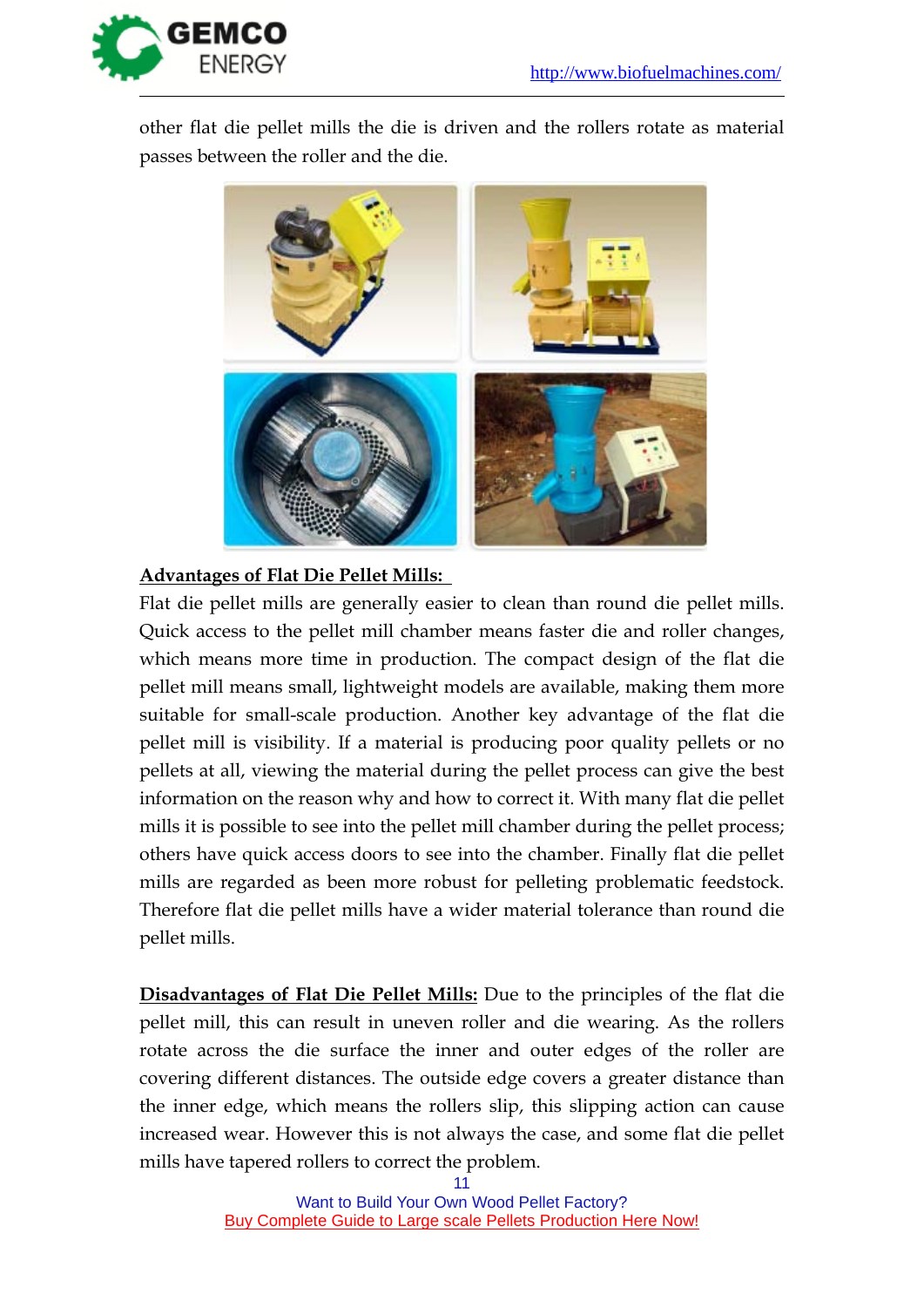

### <span id="page-11-0"></span>**2.2 Round Die (Ring Die) Pellet Mills**

The round die pellet mill comprises of a vertical ring die with rollers on the inside, applying pressure against the ring die.

Material is fed from a surge bin through a variable speed conditioner above the pellet mill; the conditioned material is then fed into the door of the pellet mill. A screw auger then feeds material into the center of the pellet mill chamber. Inside the chamber the rollers are stationary and the die is driven, similar to a washing machine. Once in the chamber the material is taken up by the rotating die and then compressed by the rollers.

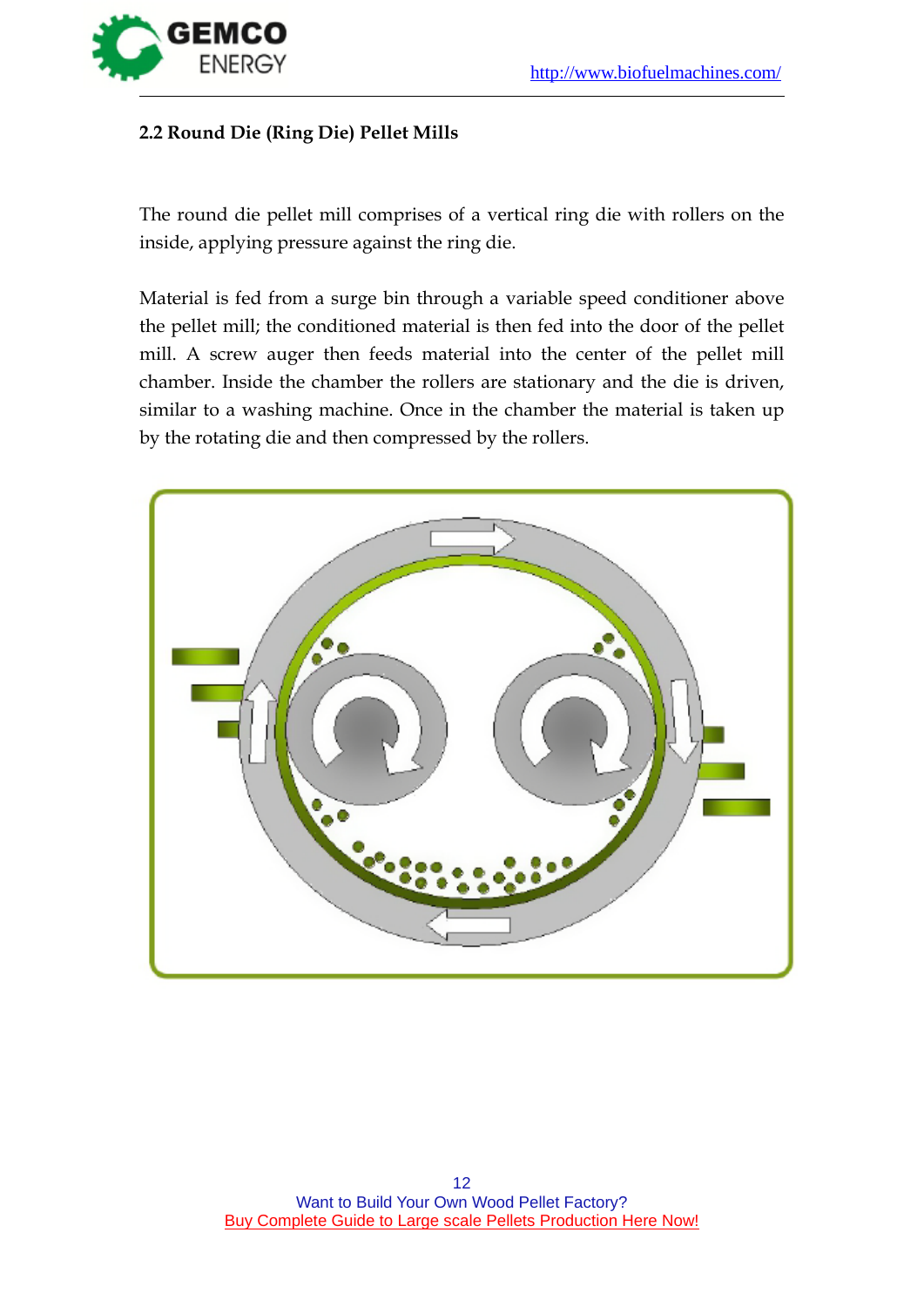



**Advantages of Round Die Pellet Mills:** Firstly round die pellet mills do not suffer uneven roller and die wear as the inner and outer edge of the roller covers the same distance. For this reason round die pellet mills are preferred for large scale production as the costs of roller and die consumables are perceived to be lower. Round die pellet mills are also preferred for large-scale production as they are considered more energy efficient. Roller slip in flat die pellet mills causes extra friction during the pelleting process, which uses more energy during production. However this extra friction is not totally a bad thing, as more friction results in more heat, which can produce better pellets. All round die pellet mills come complete with a conditioner and variable speed feeding.

**Disadvantages of Round Die Pellet Mills:** The first obvious disadvantage of the round die pellet mill is its size and weight. This may not be a problem for large-scale production, however for small- scale production this can be a major problem. Also changing rollers and dies in a round die pellet mill is a far more labor intensive process. The dies particularly are very large and heavy and in most cases lifting equipment is required to remove or replace the die. Also roller adjustment is more difficult, as the majority of round die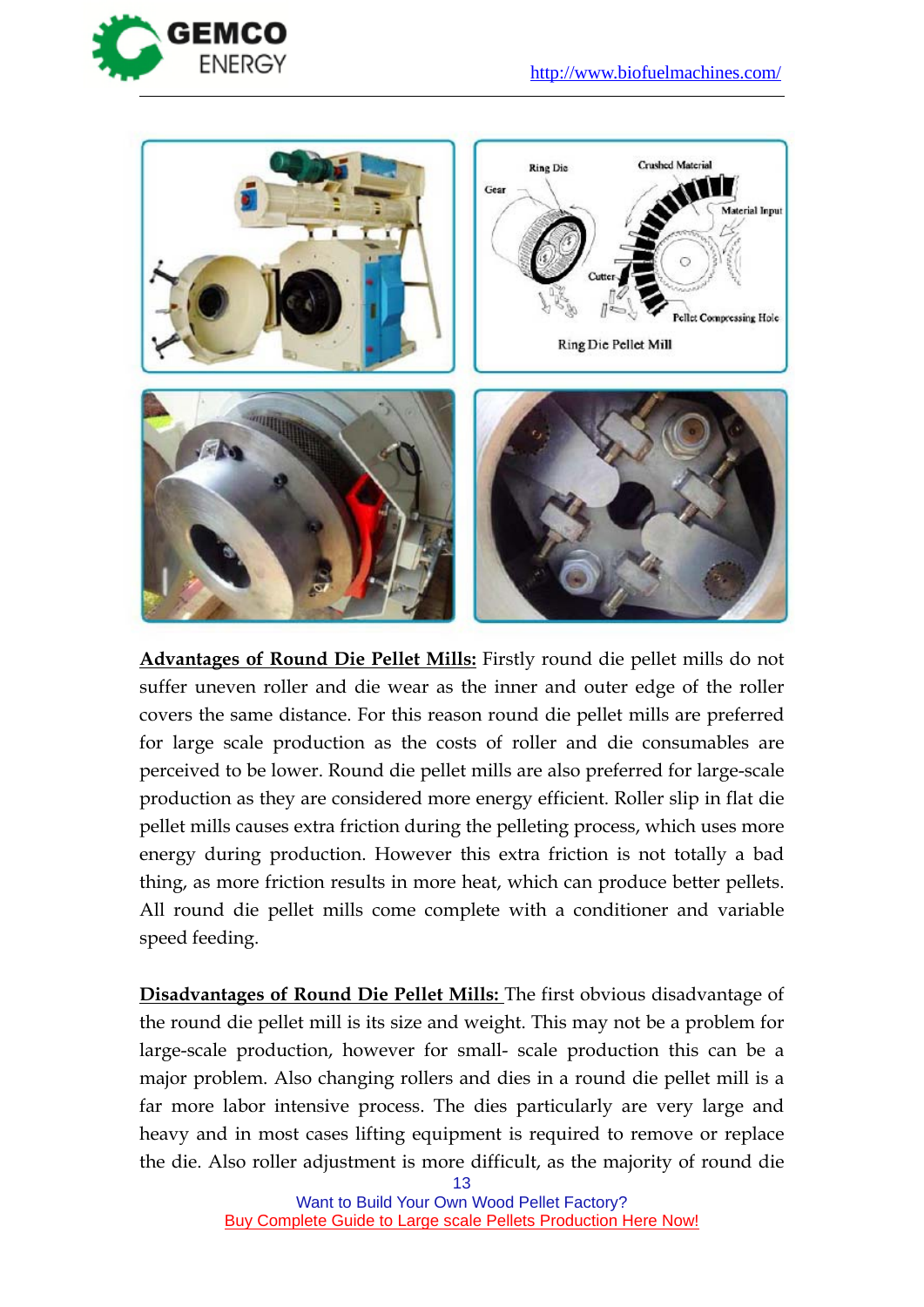

pellet mills require manual roller adjustment, which can only be accessed by opening the pellet mill chamber. However this is not always the case, as some now come with optional remote roller adjustment at extra cost. Cost is another key disadvantage of the round die pellet mills, as the machines themselves and the dies and rollers are generally more expensive than flat die pellet mills. Finally visibility of the pellet process, as the die and roller are encased behind a solid door, viewing the process to gain information on possible issues and correction is not possible.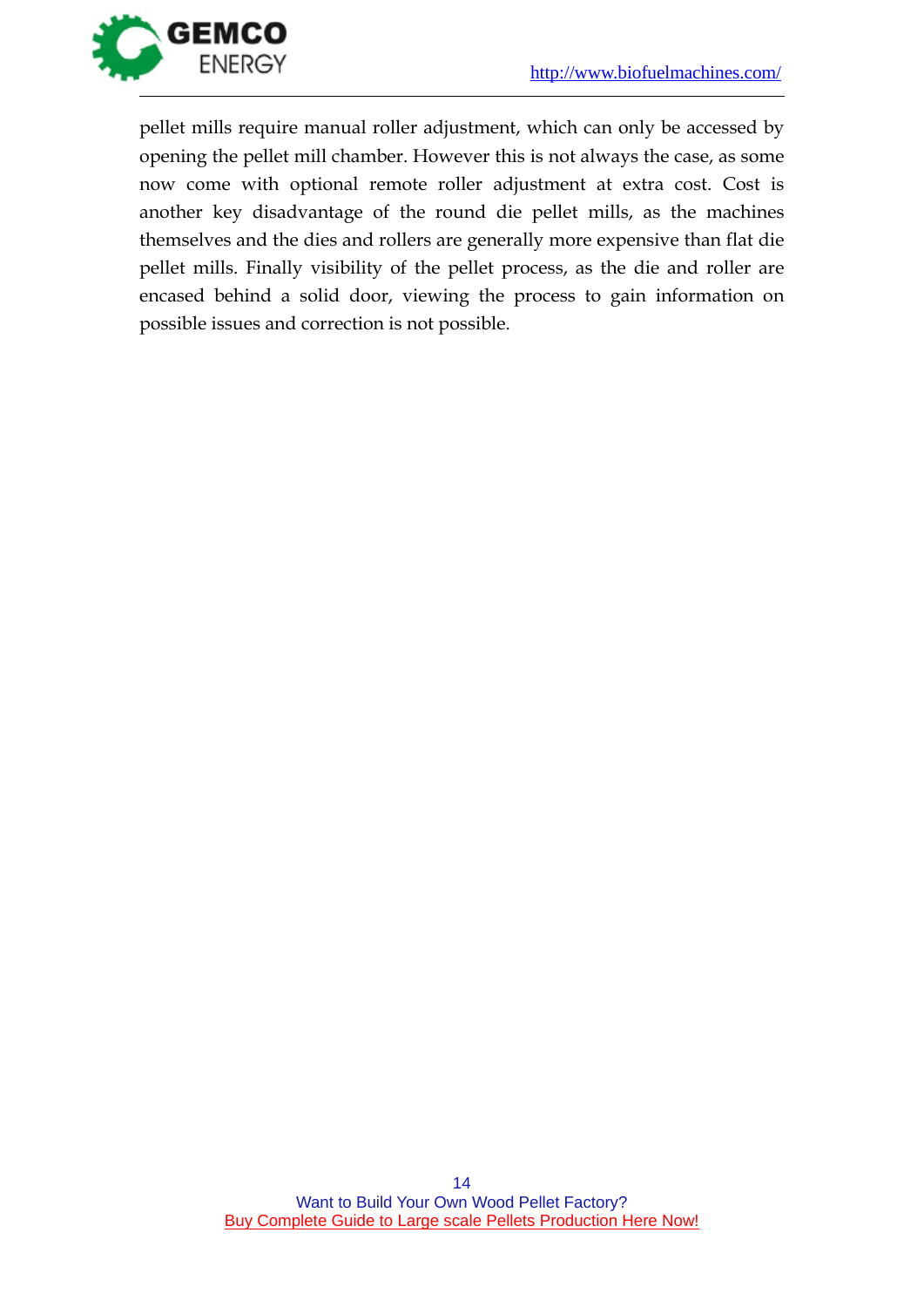

### <span id="page-14-0"></span>**3. Preparation before Starting Making Pellets**

### <span id="page-14-1"></span>**3.1 Introduction of the Standard Procedure of Pelletizing Process**

- 1 Size Reduction: Chippers/Shredders, Hammer Mills
- 2 Material Transportation: Fans, Cyclone Separators and Screw Augers
- 3 Drying: Rotary/Drum Dryers, Pipe Dryers
- 4 Mixing: Batch Mixers
- 5 Conditioning: Water and Steam Addition, Binders
- 6 Pellet Production: Round and Flat Die Pellet Mills
- 7 Sieving: Removing Fines
- 8 Cooling: Counter Flow Coolers
- 9 Pellet Transportation: Bucket Elevators
- 10 Bagging and Storage: Bags, Sacks and Silos

### <span id="page-14-2"></span>**3.2 Material Input**

Regulated material input into the pellet mill is very important for many materials. During the pellet production process moisture is released as steam. If the rate of material feed is greater than the productivity rate of the pellet mill this can cause problems. If the steam generated from the pellet process cannot escape the pellet chamber, the material above the roller will absorb the steam. This can cause bridging of the input material, which will stop material feed or affect pellet quality. If the material above the roller absorbs the steam this will increase that materials moisture content and the characteristics of the material in the pellet mill and pellet quality will change.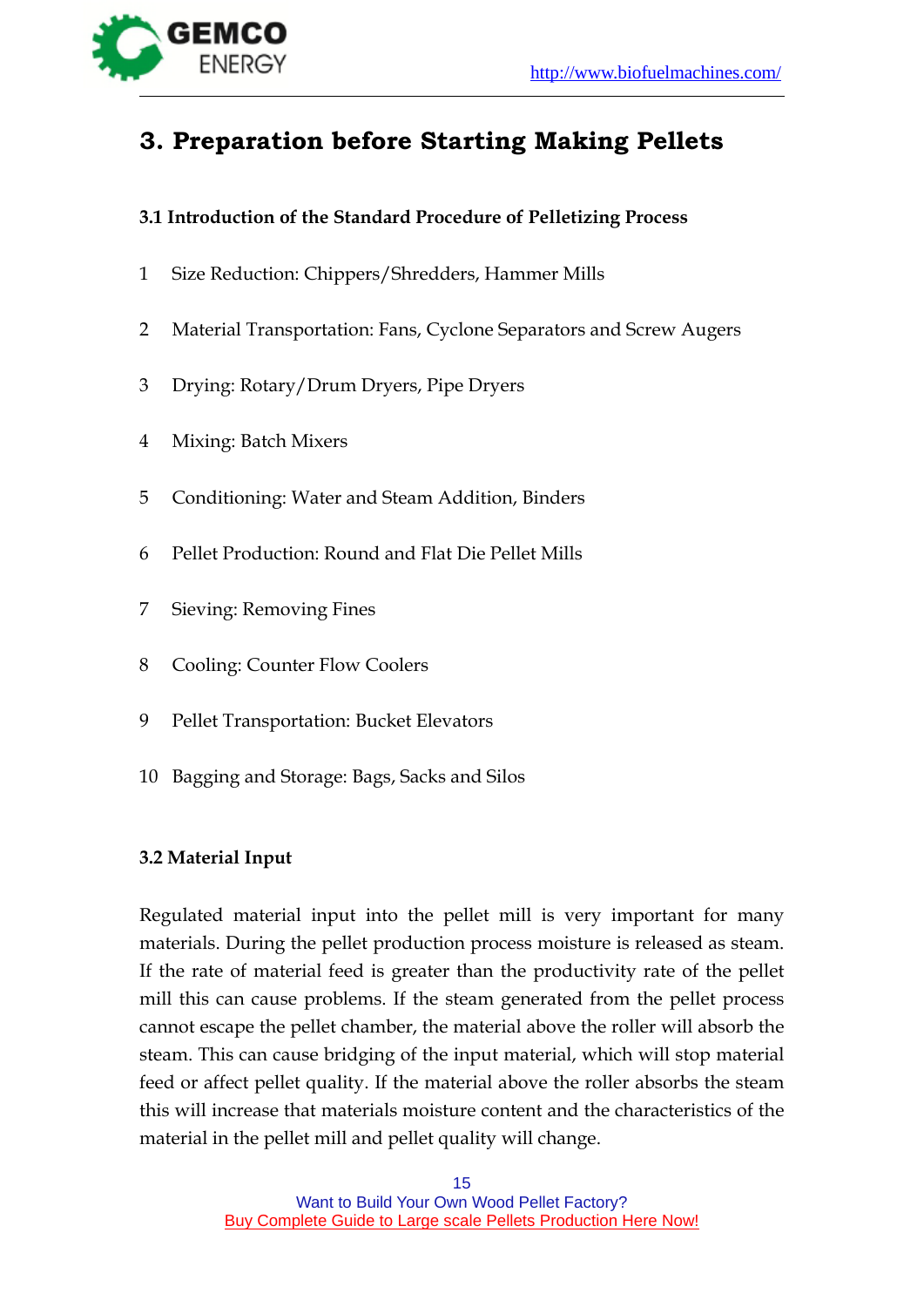

Therefore material feed rate should be regulated in tern with pellet mill productivity. At the beginning of production the pellet mill should be fed at a lower rate and increased as the pellet mill temperature increases. Therefore the feed rate should mirror the performance of the pellet mill and slowly increase up to maximum productivity. As the productivity of the pellet mill is variable based on the characteristics of the raw material, the feed rate will also have to adjust. The target feed rate should be to have the pellet mill rollers covered but no more.

### <span id="page-15-0"></span>**3.3 Moisture**

The moisture content of the raw material plays an integral role in how the material performs in the pellet mill. Too little or too much moisture and quality pellets cannot form, it's also important to keep the level of moisture within the finished pellet as low as possible, so the pellets burn efficiently. Moisture is required to produce pressure, and therefore heat the two essentials of pellet production. For more information about raw material moisture and pellets quality, check this article: [http://www.biofuelmachines.com/What-Affect-Pellets-Strength-With](http://www.biofuelmachines.com/What-Affect-Pellets-Strength-With-Pelletizing-Equipment.html) [-Pelletizing-Equipment.html](http://www.biofuelmachines.com/What-Affect-Pellets-Strength-With-Pelletizing-Equipment.html)

### <span id="page-15-1"></span>**3.4 Reduce the Size of Raw Material**

In this section, the raw material needs to be crushed, you can choose a hammer mill, chipper or wood waste shredder in accordance with your raw material. Based our comparison tests to different pellet mill and common wood & biomass materials, the pellet produced from crushed raw material has better and consistent quality than that produced from rough raw material. If your raw material is sawdust, or similar wood & biomass materials, you can skip this section.

Whether the raw material is wood, grass, straw or any other type of biomass, it must be reduced to a sufficient uniform size for the pellet mill. The general rule of thumb is the milled material going into the pellet mill must be smaller than the die holes in the pellet mill. For example to produce 6mm pellets the milled material must be smaller than 6mm. There are various types of equipment to conduct size reduction; each has different abilities and strengths. In some cases one piece of equipment is required, in other cases two are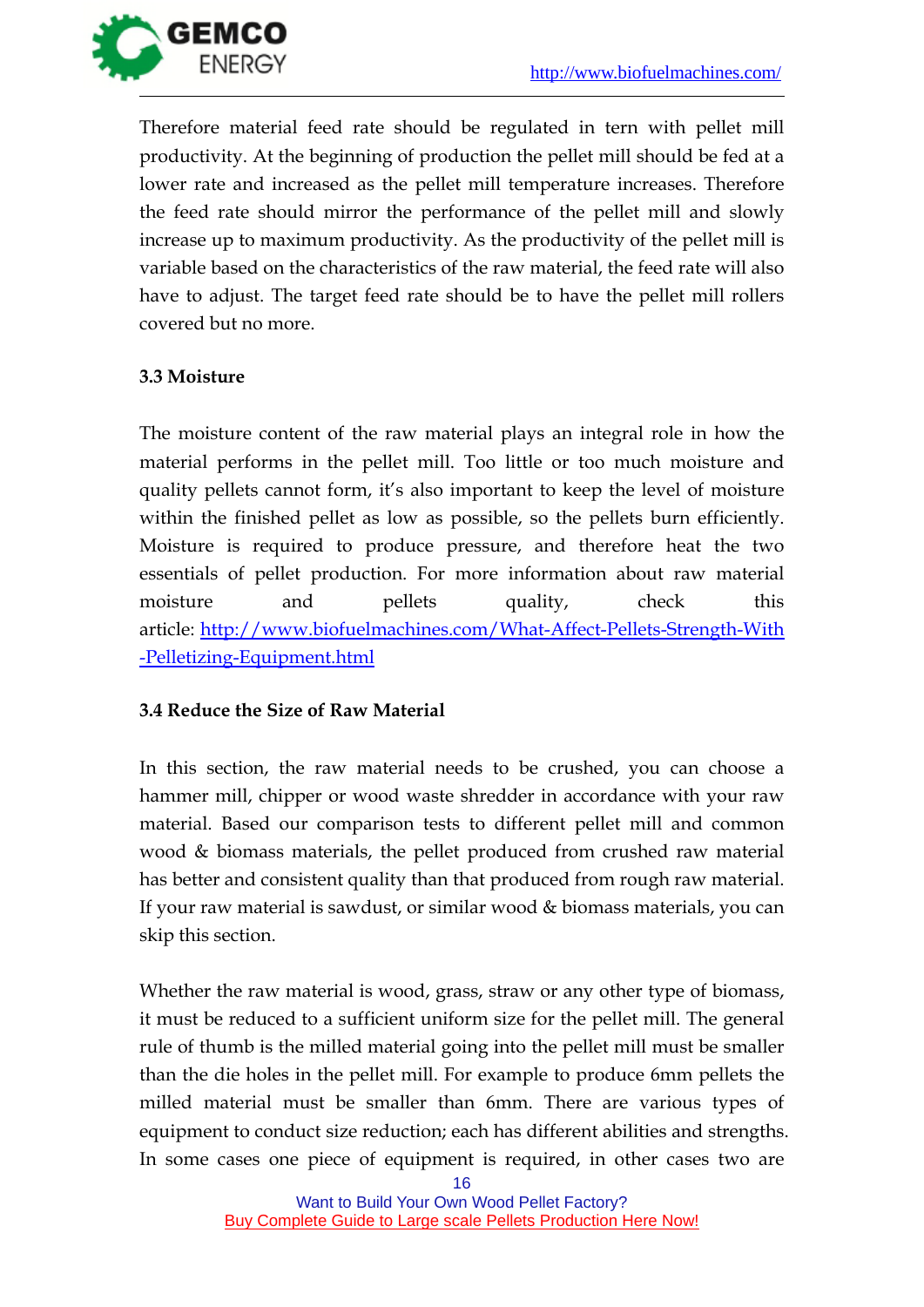

<span id="page-16-0"></span>needed.

### **3.5 Dry the Size-reduced Material**

The moisture content of the pellet will straightly affect the pellet quality on the burning efficiency and the clean burning (zero smoke). According to our years` of studying and consultation experiences, the general requirement for moisture content of wood & biomass materials is from 10% to 15%. And by choosing and controlling on the right moisture content, you can cut down your cost on energy consumption.

In this section, a rotary drum dryer is a good option. To produce quality pellets the moisture percentage of the raw material will be between 10-20%. Most materials produce the highest quality pellets with a moisture percentage around 15%, however the percentage to produce quality pellets is specific to each raw material. If the raw material has a moisture percentage above 15-20% it must be dried or mixed with a dryer material, this will be described in STEP

### <span id="page-16-1"></span>**3.6 Mixing**

Mix the dried material with the binder, lubricants or other needed material Due to the different characteristics of various raw materials, the pellet quality is unequal. To improve the pellet quality or maximize the production capacity, you can add binder (a kind of glue, e.g., vegetable oil or rapeseed cake) to help the lignin-lacked material to compress into pellets much easier. Whether producing a single material pellet or a mixed material pellet, material consistence is crucial to a consistent, reliable and efficient pellet plant. Batch mixers are used after the material has been milled and dried (if required). Through mixing the material, a more consistent material blend is fed into the pellet mill. Mixing may occur before or after conditioning. The graphs below illustrate the possible effects of poor material consistency.

### <span id="page-16-2"></span>**3.7 Conditioning Process to the Mixed Material**

By adding dry steam into the mixed material can heat and soften lignin, which helps the mixed material to be compressed into final pellets much easier, and maintains consistent quality of the mixed material which ensures the consistent quality of pellets. Its final purpose is to increase the production capacity.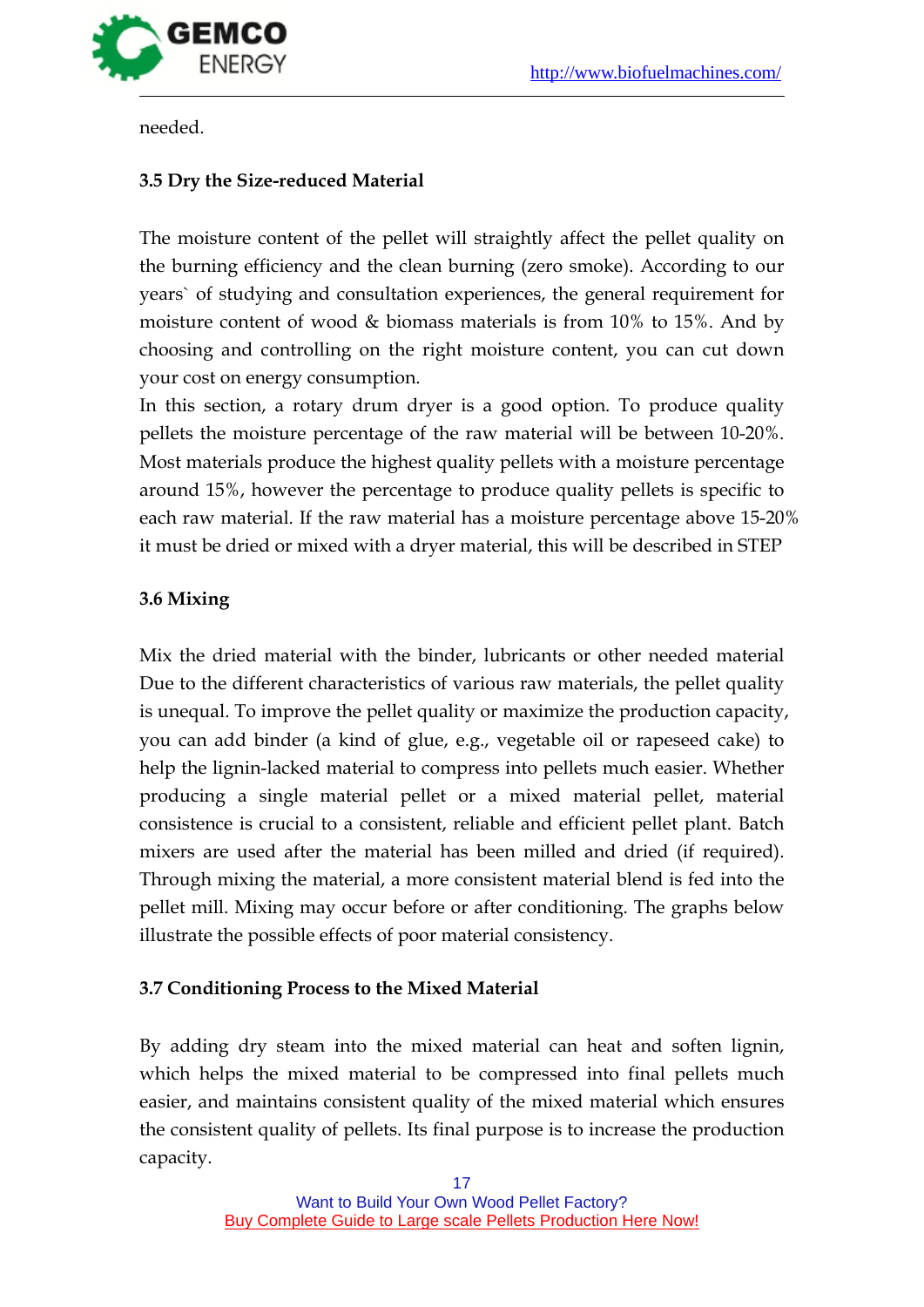

### <span id="page-17-0"></span>**3.8 Pellet Mill Characteristics**

Each material has different qualities and characteristics. Therefore each material will behave differently in the pellet mill based on its moisture, density and binding qualities. Below is what a material should behave like, and what to aim for.



### <span id="page-17-1"></span>**3.9 Cooling**

When the pellets leave the pellet mill, they are very hot, soft and releasing moisture. Before the pellets can be used or stored they must first be left to cool and dry. The simplest form of pellet cooling is to spread the pellets out, and let them cool at room temperature.

### <span id="page-17-2"></span>**3.10 Sieving**

As the pellet mill compresses the raw material into pellets some material is not compressed into pellets, this dust is referred to as fines. Fines are particles of material that failed to bind to the pellet during pellet formation; this could be due to lack of pressure in the pellet mill or a lack of binding. If the pellets produced are not mechanically strong, as the pellets move and rub against other pellets and surfaces particles break away from the pellet, again these are described as fines. So the performance of the pellet mill and the quality of the finished pellets affect the percentage of fines.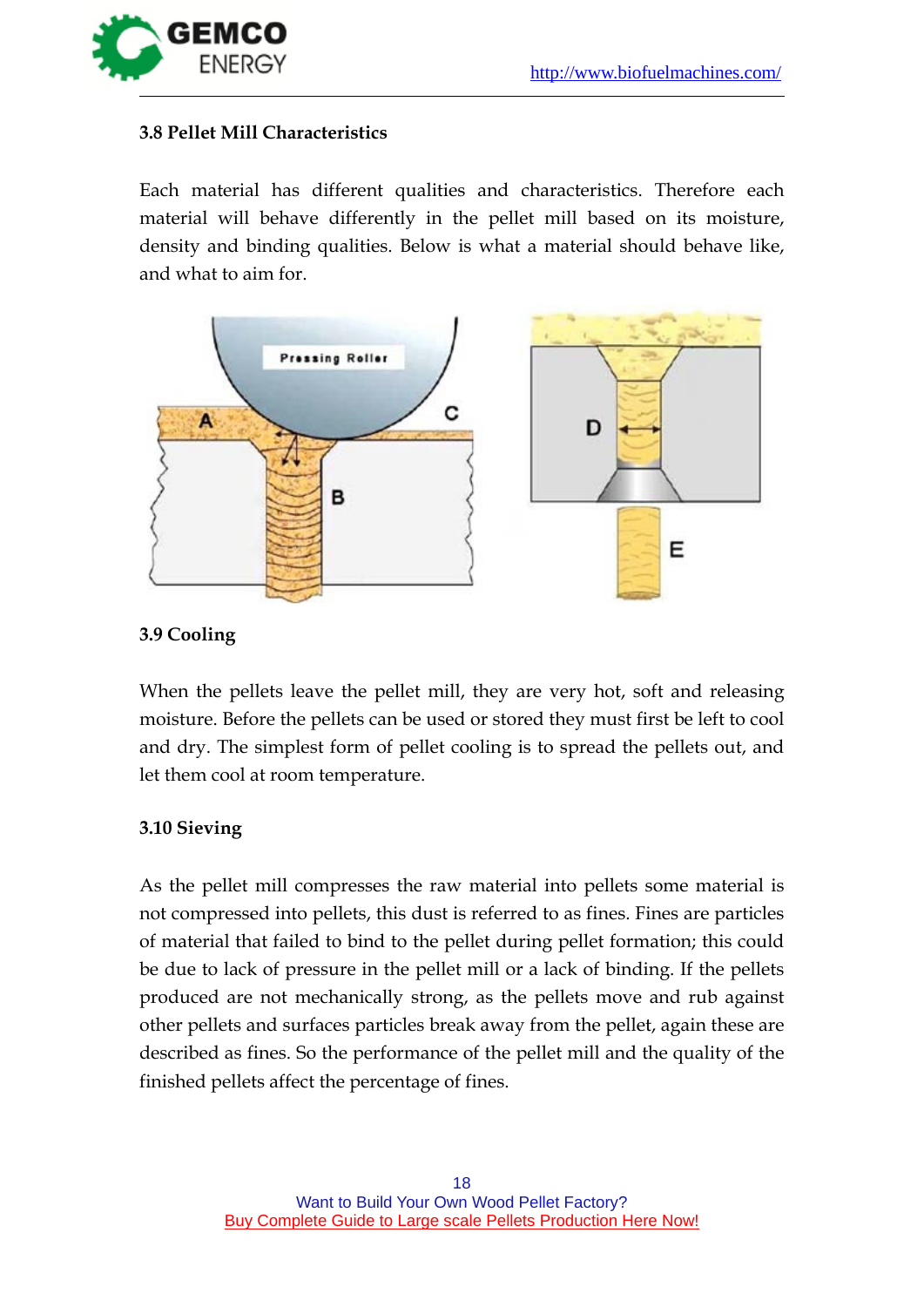

### <span id="page-18-0"></span>**3.11 Pack and Store**

Because the wood pellet will not enter into the fuel process immediately, in order to keep the wood pellet as dry as possible, to avoid the influence from water or dampness, the packing process is necessary. To reduce your cost on labor source, a pellet packing machine is recommended, you can choose a semi-auto or a completely auto one in accordance your needs.

Once the pellets have been cooled and are of sufficient quality, the pellets are ready to be packaged, stored and sold. How the pellets are packaged and stored again depends on the target market. Pellets must be protected from moisture and breakage. If moisture comes into contact with the pellets, the pellets will absorb the moisture and expand, making them useless.

### <span id="page-18-1"></span>**3.12 Equipment and Pellet Mill Maintenance**

The equipment used in pellet production is exposed to high pressures and temperatures, extreme forces are placed on the equipment and proper maintenance can increase equipment life and reduce energy demand.

## *! Please Note:*

*This guide is just for pellet making starters, it tells everything you need to know basically.*

*For investors and people who want to build a pellet factory in an business and industrial scale, you have to read full copy of [the complete guide to](http://www.biofuelmachines.com/how-to-build-your-own-wood-pellet-plant.html)  [large scale biomass pellets production](http://www.biofuelmachines.com/how-to-build-your-own-wood-pellet-plant.html) for a deep understanding of total process and all equipments requirement in detail.*